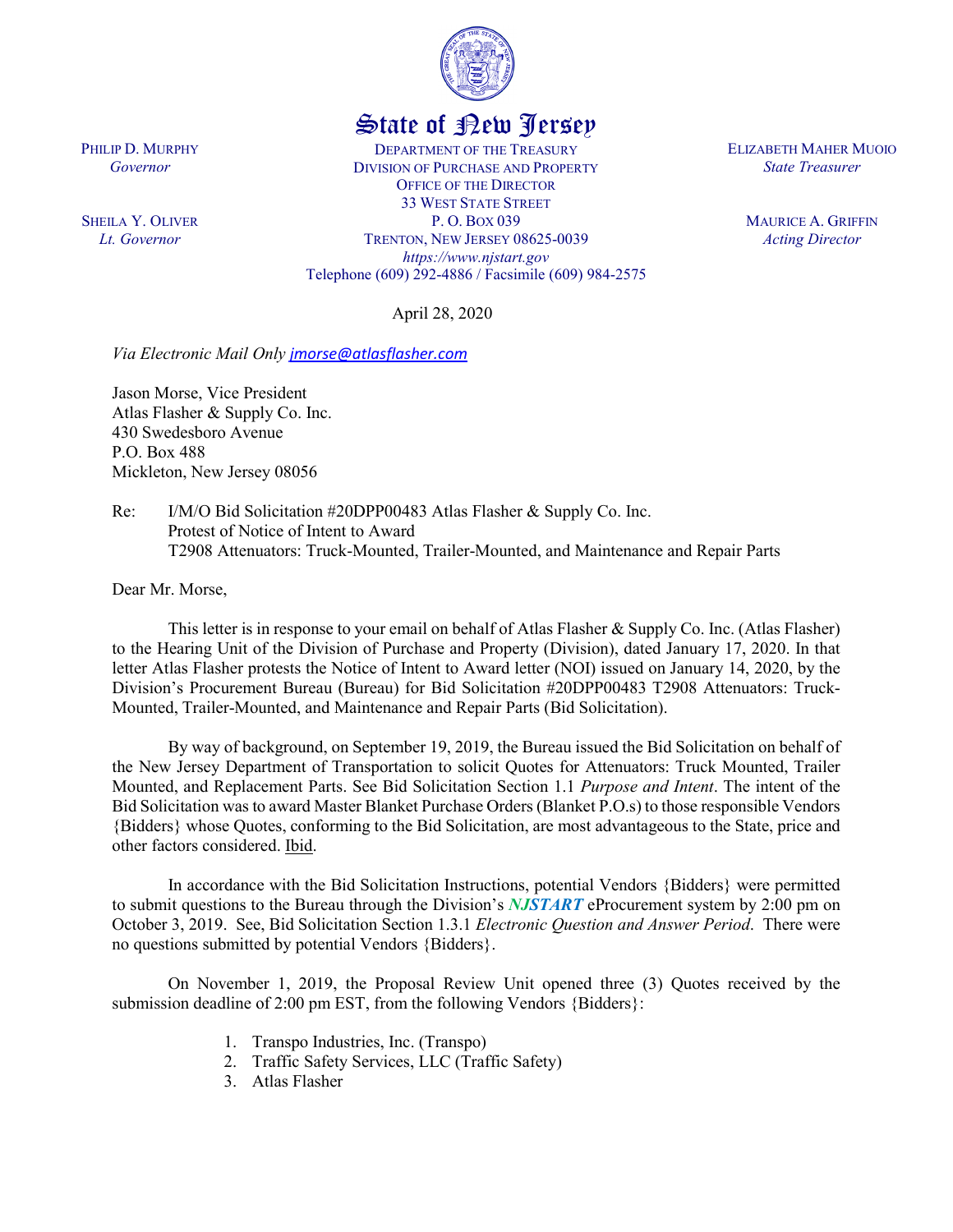After conducting a preliminary review of the Quotes received, the Proposal Review Unit forwarded the Quotes to the Bureau for review and evaluation consistent with the requirements of Bid Solicitation Section 6.6 *Evaluation Criteria*.

On January 14, 2020, the Bureau completed the Recommendation Report that recommended a Blanket P.O. award to Traffic Safety. Accordingly, the Bureau issued the NOI advising all Vendors {Bidders} that it was the State's intent to award the Blanket P.O. to Traffic Safety for all groups.

On January 17, 2020, Atlas Flasher submitted a protest email to the Hearing Unit stating that:

Atlas Flasher was found to be Non-Responsive to the Attenuator bid based on the manufacturer certifications[;] however these items were scanned in with the required price sheets, along with other items called for. All Items quoted matched the specification requirements with no exceptions! Is it possible to protest in order to become a responsive bidder?

[See Atlas Flasher's January 17, 2020 email.]

In consideration of the Atlas Flasher's protest, I have reviewed the record of this procurement, including the Bid Solicitation, the Quotes received, the protest, the relevant statutes, regulations, and case law. The issues raised by Atlas Flasher are sufficiently clear such that a review of the record of this procurement has provided me with the information necessary to determine the facts of this matter and to render an informed final agency decision on the merits of the protest based on the written record. I set forth herein my Final Agency Decision.

With respect to the attenuators, the Bid Solicitation advised potential Vendors {Bidders} that the TrafFix Scorpion and Blade makes/models shall be considered responsive to the technical requirements for the attenuators sought. See, Bid Solicitation Section 3.4.2 *Manufacturer's Standard Model Truck-Mounted Attenuator (Group 1, Price Line 1*), Bid Solicitation Section 3.4.9 *NJDOT Specific Truck-Mounted Attenuator (Group 2, Price Line 8*) and Bid Solicitation Section 3.4.17 *Manufacturer's Standard Model Trailer-Mounted Attenuator (Group 3, Price Line 16*). The Bid Solicitation did not limit Vendors {Bidders} to submitting Quotes for only those two make/models of attenuators; however, to ensure that any proposed attenuator met the requirements identified in Bid Solicitation Section 3.0 *Scope of Work*, the Bureau required that Vendors {Bidders} submit a manufacturer's certification with the Quote. Bid Solicitation Section 4.4.3 *Submittals* stated that:

> The Vendor {Bidder} shall submit with its Quote a manufacturer's certification confirming that all items offered in response to this Bid Solicitation conform to the requirements set forth in Section 3.0 of this Bid Solicitation.

> Manufacturer's certification shall be submitted on company letterhead and signed by an officer of the company.

On October 31, 2019, Atlas Flasher submitted its Quote in response to the Bid Solicitation. Atlas Flasher's Quote contained the documents shown on the screenshot below: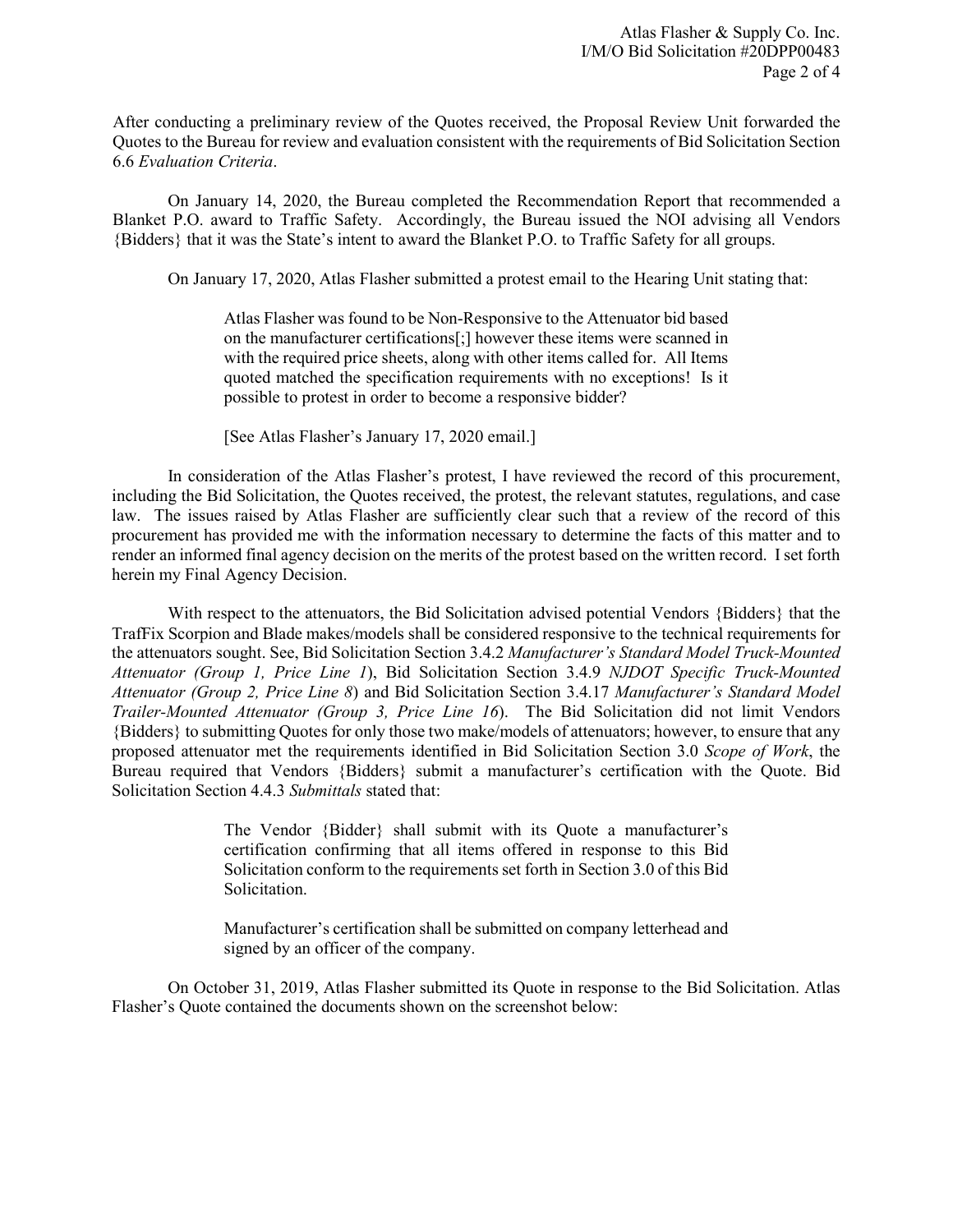| Quote 00003700 - Atlas Flasher & Supply Co. Inc.                   |                                                                             |                          |                         |               |                      |
|--------------------------------------------------------------------|-----------------------------------------------------------------------------|--------------------------|-------------------------|---------------|----------------------|
| Subcontractors Terms & Conditions<br>General<br>Items<br>Ouestions | Attachments(16)<br>Evaluations<br>Preference<br>Reminders Summary           |                          |                         |               |                      |
| <b>Files</b>                                                       |                                                                             |                          |                         |               |                      |
|                                                                    |                                                                             |                          |                         |               |                      |
|                                                                    |                                                                             |                          |                         |               |                      |
| Name                                                               | Description                                                                 | Confidential             | Order                   | Attached By   | <b>Attached Date</b> |
| (view details)<br><b>T2908 Revised Bid Solicitation</b>            | <b>Revised Bid Solicitation</b>                                             | $\Box$                   | 1                       | Cynthia Sabol | 10/31/2019           |
| <b>Revised State Supplied Price Sheet</b><br>(view details)        | <b>Price Sheet</b>                                                          | $\overline{\mathbf{v}}$  | $\overline{2}$          | Cynthia Sabol | 10/31/2019           |
| <b>Offer and Acceptance</b><br>(view details)                      | Offer and Acceptance                                                        | $\blacktriangledown$     | $\overline{\mathbf{3}}$ | Cynthia Sabol | 10/31/2019           |
| <b>Ownership Disclosure</b><br>(view details)                      | <b>Ownership Disclosure</b>                                                 | $\overline{\mathbf{v}}$  | 4                       | Cynthia Sabol | 10/31/2019           |
| <b>Activities in Iran</b><br>(view details)                        | Disclosure of Investment Activities in Iran                                 | $\blacktriangledown$     | -5                      | Cynthia Sabol | 10/31/2019           |
| <b>Investigations</b><br>(view details)                            | Disclosure of Investigations and Other Actions Involving the Vendor Form    | $\overline{\mathcal{L}}$ | 6                       | Cynthia Sabol | 10/31/2019           |
| (view details)<br><b>Cooperative Purchasing</b>                    | Cooperative Purchasing Form                                                 | $\overline{\mathbf{v}}$  | $\overline{7}$          | Cynthia Sabol | 10/31/2019           |
| (view details)<br><b>Subcontractors</b>                            | Subcontractors Utilization Form                                             | $\overline{\mathbf{v}}$  | 8                       | Cynthia Sabol | 10/31/2019           |
| (view details)<br><b>Bidder Data</b>                               | <b>Bidder Data Form</b>                                                     | $\blacktriangledown$     | $\mathbf{9}$            | Cynthia Sabol | 10/31/2019           |
| (view details)<br><b>Business Registration</b>                     | Atlas Flasher Business Registration                                         | $\overline{\mathcal{L}}$ | 10 <sup>°</sup>         | Cynthia Sabol | 10/31/2019           |
| <b>Affirmative Action Compliance</b><br>(view details)             | Atlas Flasher Certificate of Employee Information Report                    | $\overline{\mathbf{v}}$  | 11                      | Cynthia Sabol | 10/31/2019           |
| <b>Chapter 51</b><br>(view details)                                | Two Year Chapter 51 Certification and Disclosure of Political Contributions | $\overline{\mathcal{L}}$ | 12                      | Cynthia Sabol | 10/31/2019           |
| (view details)<br>Checklist                                        | <b>T2908 Bid Solicitation Checklist</b>                                     | $\overline{\mathbf{v}}$  | 13                      | Cynthia Sabol | 10/31/2019           |
| Amendment #1 (view details)                                        | Amendment #1                                                                | $\overline{\mathcal{L}}$ | 14                      | Cynthia Sabol | 10/31/2019           |
| <b>Upgrades &amp; Accessories</b><br>(view details)                | <b>Upgrades &amp; Accessories</b>                                           | $\overline{\mathbf{v}}$  | 15                      | Cynthia Sabol | 10/31/2019           |
| (view details)<br>Parts                                            | <b>Parts</b>                                                                | $\blacktriangleright$    | 16                      | Cynthia Sabol | 10/31/2019           |
|                                                                    |                                                                             |                          |                         |               |                      |
| <b>Forms</b>                                                       |                                                                             |                          |                         |               |                      |
| <b>No Form Attachments</b>                                         |                                                                             |                          |                         |               |                      |
|                                                                    | Save & Continue<br><b>Close Window</b>                                      |                          |                         |               |                      |

After reviewing the Quote submitted by Atlas Flasher, the Bureau found that there was no manufacturer's certification included in Atlas Flasher's Quote. As noted above, Bid Solicitation Section 4.4.3 *Submittals* required that the Vendor {Bidder} submit a manufacturer's certification with its Quote. Because the Bid Solicitation mandated that the manufacturer's certification be submitted with the Quote, the Bureau did not seek a clarification or request that Atlas Flasher provide a copy of the manufacturer's certification after the Quote opening. Accordingly, the Bureau concluded that Atlas Flashers' Quote deviated from the mandatory requirements of the Bid Solicitation Section 4.4.3 *Submittals*, and determined that Quote was non-responsive*.* The Bureau's Recommendation Report stated that:

> Atlas did not provide the required manufacturer's certification with its Quote.

> Bid Solicitation Section 4.4.3 (Specification Conformance) states, in pertinent part (emphasis added in bold): "The Vendor {Bidder} shall submit with its Quote a manufacturer's certification confirming that all items offered in response to this Bid Solicitation conform to the requirements set forth in Section 3.0 of this Bid Solicitation. Manufacturer's certification shall be submitted on company letterhead and signed by an officer of the company."

> Without confirmation by way of manufacturer's certification, there was no way for the state to confirm that the products bid met the requirements set forth In Bid Solicitation Section 3.0.

As such, the Quote by Atlas is non-responsive.<sup>[1](#page-2-0)</sup>

[See Recommendation Report, pg. 5-6.]

l

<span id="page-2-0"></span> $1$  The Bureau also deemed the Quote submitted by Transpo to be non-responsive to the requirements of the Bid Solicitation because Transpo failed to provide the required manufacturer's certification. See Recommendation Report, pg. 6.